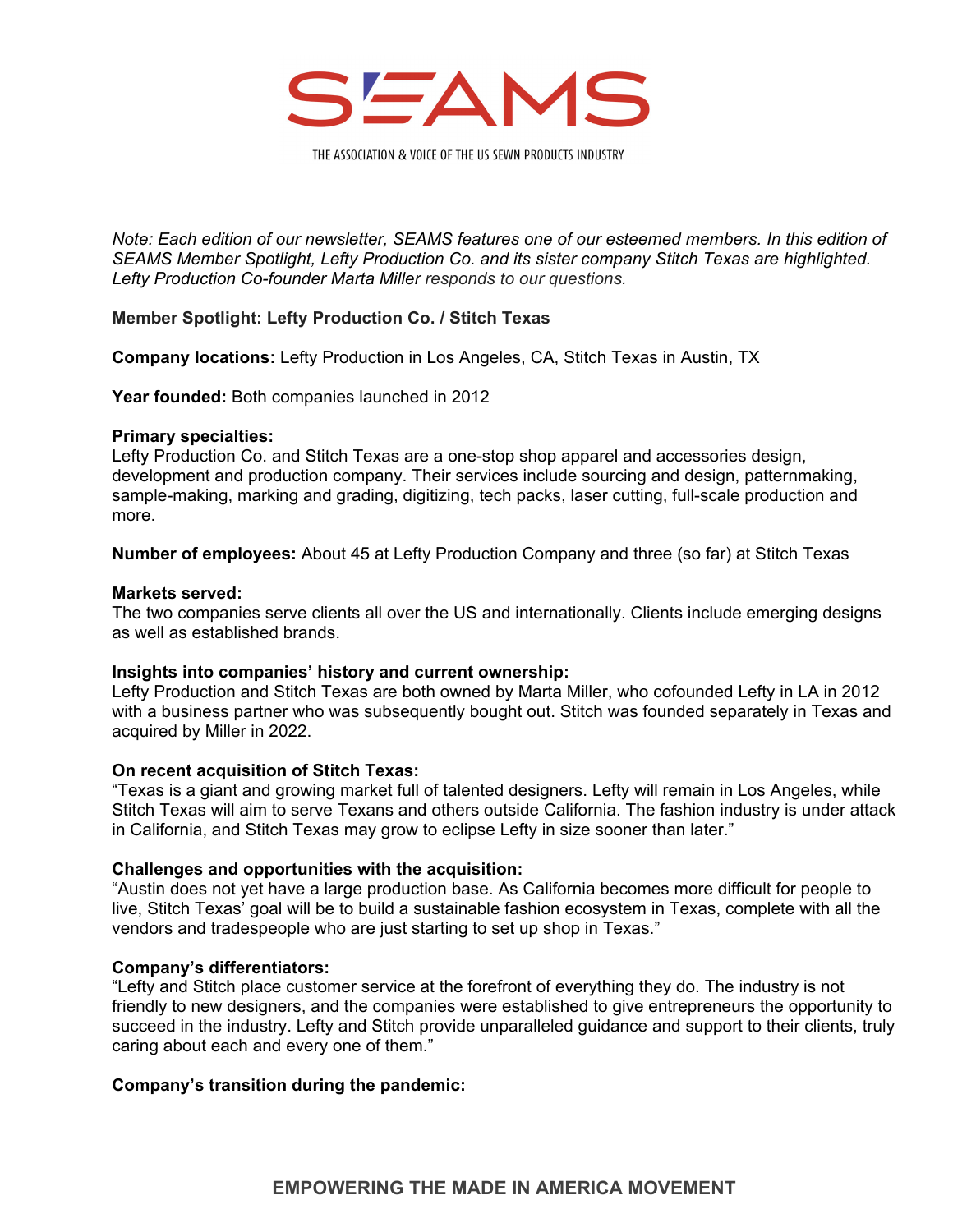

THE ASSOCIATION & VOICE OF THE US SEWN PRODUCTS INDUSTRY

"When a number of fashion brands suspended their orders during the pandemic, Lefty shifted to producing large quantities of PPE, including hospital isolation gowns, masks, caps and shoe covers for healthcare providers, including Kaiser Permanente, Cedars Sanai and Banner Health."

# **Biggest challenges and lessons learned during the COVID-19 crisis:**

"Like most businesses, we lost a tremendous number of orders as the pandemic hit. The challenge was to figure out a way to keep the entire workforce employed. We learned how valuable US based manufacturing is, since hospitals could not acquire the necessary products anywhere else in the world. We were blessed to be able to step in and produce the needed PPE right in Los Angeles. Unfortunately, we also learned that as soon as foreign supply chains cleared, the hospitals abandoned the US supply chain we built together in favor of earlier practices."

# **The pandemic aside, how the company has adapted over the last few years to remain competitive:**

"With so much off-shore production, Lefty and Stitch have benefited, as the two companies are two of the few options for brands seeking to design, develop and produce their lines domestically."

# **The companies' relationship with fellow SEAMS member and Lefty/Stich supplier Tukatech, Inc.:**

"Tukatech has been a dear partner for many years now. Their software and machinery are truly best-inclass, and we rely on it for all of our 3D designing and automated laser cutting. Ram Sareen, the founder of Tukatech, is an institution in the industry and we are lucky to be able to work closely with him."

# **Thoughts on the Made-in-America/Americas movement and the strategy to remain competitive in the US and this hemisphere:**

"Consumers are seeking sustainability and quality more than ever, and those are areas in which we specialize. For brands that want creative control, flexibility, lower minimums and high levels of responsiveness, foreign production is not a great option. We can remain competitive in the US by focusing on quality production, environmentalism and unrivaled care for our clients."

# **Biggest challenges and opportunities for manufacturing in the USA as well as the Western hemisphere?**

"Talented tradespeople are hard to find and unfortunately many amazing sewers, cutters, etc. are not teaching the next generation their skillsets. Lefty and Stitch work closely with universities and trade schools to help develop the next generation of fashion talent. The opportunity in the US is for more of these students to learn skillsets like pattern making, marking and grading, etc. on the latest software available."

### **Business outlook for the foreseeable future:**

"We keep growing and growing, and are so excited for the next chapter with Stitch Texas. With so much demand, we are growing as quickly as we can to try to keep up."

# **Opinion on business conditions, the health of the apparel/textile/sewn products industry markets and keys to success in this environment:**